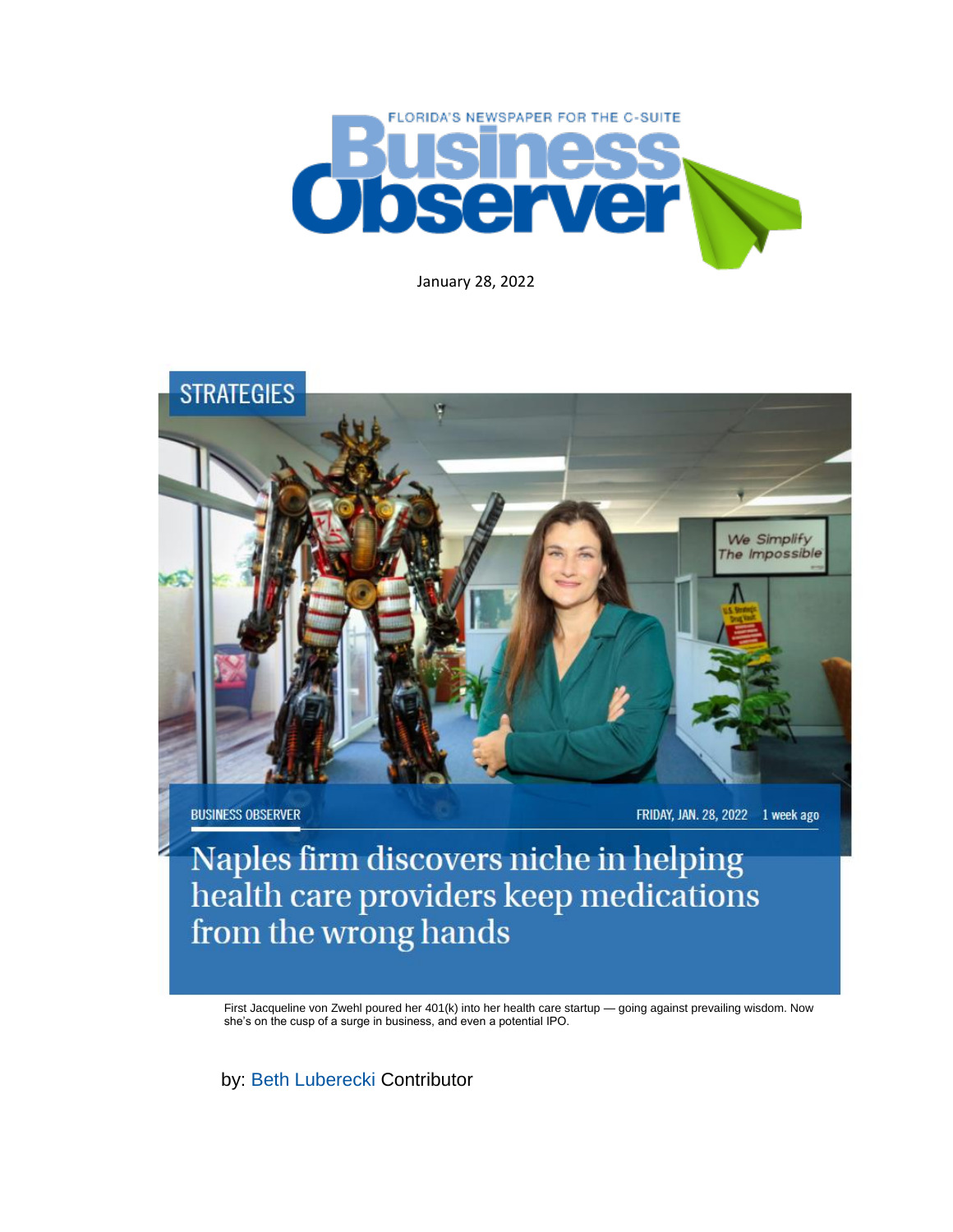During her many years at IBM, Jacqueline von Zwehl worked on and led teams worldwide tasked with developing technology-driven solutions to help health care providers comply with laws and regulations like the Health Insurance Portability and Accountability Act (HIPAA). An assignment that took her to France opened her eyes to the different ways other countries handled pharmaceutical security, and she began to see an opportunity back home.

"I learned there were smarter, better, more efficient ways to do things," says von Zwehl, 46. "I came back to the U.S. and started mulling over things. And I said 'I think there might be a smarter way to do this, a smarter way to bring affordable pharmaceutical security solutions to our health care providers.'"

She formed an LLC in 2012, then spent years refining the concept for her company. In early 2016, she launched Scripps Safe, which offers a range of products and services to help hospitals, pharmacies, EMS operators and other health care providers keep drugs safe and secure. In year six, the company, which includes a Software-as-a-Service component, has some big plans, including planning for an IPO and hiring dozens of people.

Health care providers need to follow a range of rules and regulations related to drug safety. At the federal level, that includes adhering to laws like the Controlled Substances Act of 1970 and the Drug Supply Chain Security Act of 2013, which created new drug tracking and tracing requirements enforceable by the U.S. Food and Drug Administration that are being phased in through 2023. Every state then has a

"I had a dream; I had a vision. I knew this was something I could do, and essentially I was taking a risk on myself and what I knew I was capable of doing." — Jacqueline von Zwehl, Scripps Safe

state board or bureau of narcotics that can defer to the federal laws or enact even stricter requirements. It's all intended to keep prescription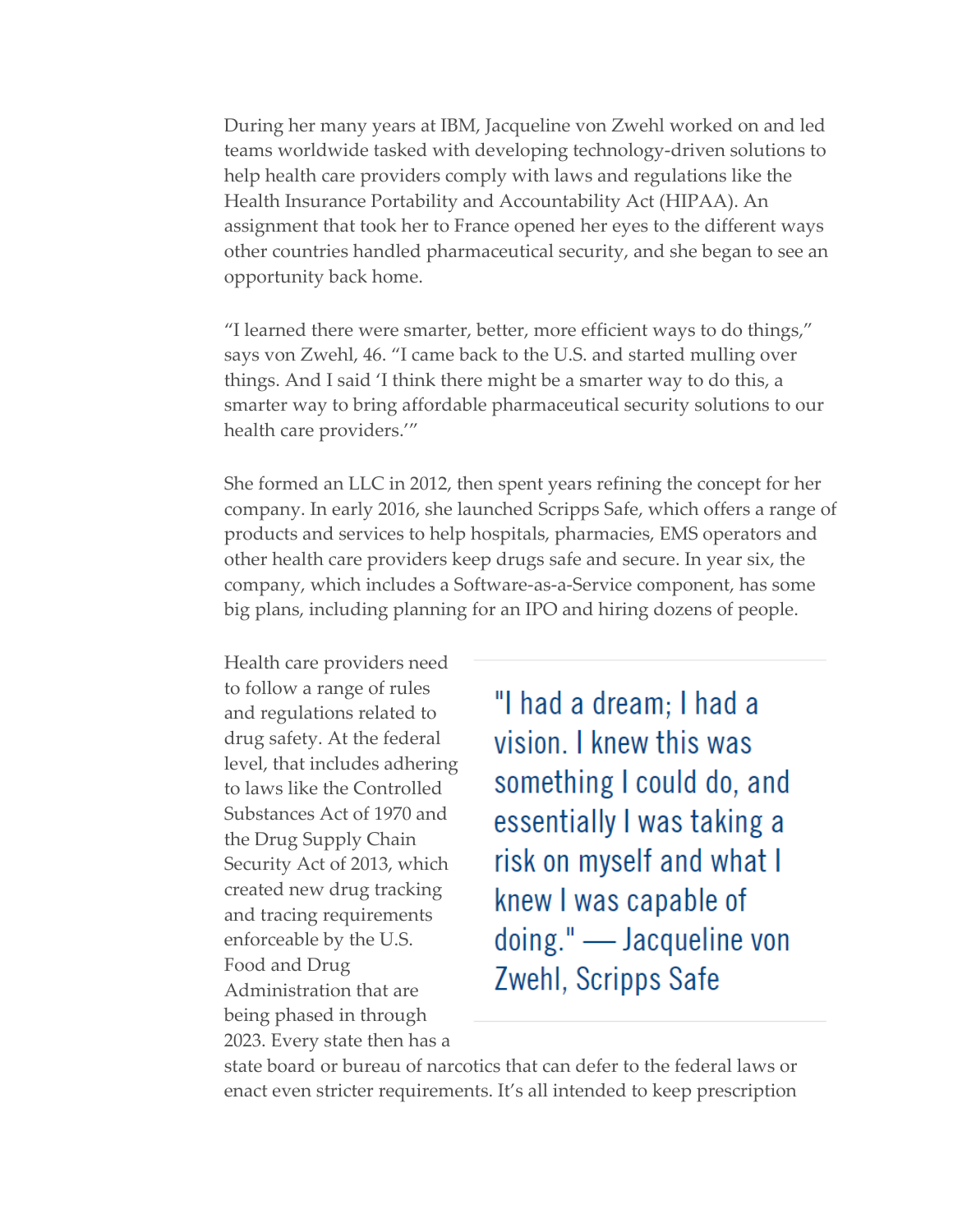drugs accounted for and out of the wrong hands — but it can create compliance challenges for doctors, nurses, pharmacists and other health care providers.

That's where Naples-based Scripps Safe steps in. "We have figured all of this out," says von Zwehl. "So we can say to them, we'll take on the burden of bringing to you fully integrated compliance solutions, and you can worry about taking care of your patients."

Scripps Safe provides both the hardware like safes and lockboxes and the software that handles elements like inventory management and permission controls. "You don't have to piecemeal anything together," says von Zwehl. "And you can grow as you need to. If you invest in the building blocks, you can grow and it's still fully integrated."

Everything works together through the company's recently patented Scripps System, an end-to-end Software-as-a-Service pharmaceutical inventory and access management system. "The Scripps System patent allows Scripps Safe to be the only company (that) can take a secure enclosure and connect it to the cloud, to back-end systems and to camera surveillance for a fully integrated and compliant solution," says von Zwehl.

## Up Next

Naples-based Scripps Safe has plenty of opportunities for growth in its current markets of safeguarding medicines. But in 2022 and beyond it's looking into something it's never done before: exploring potential solutions for the vaccine transportation space. "That has become, in the last two years, a brand-new pain point that never existed before," founder Jacqueline von Zwehl von Zwehl says. "So we can't ignore that."

The company has just over 600 clients across the United States and a handful in Canada, and booked revenue doubled between 2020 and 2021 (von Zwehl declines to provide specific revenue figures). Scripps Safe is planning an IPO to

raise funds for hiring more employees in key areas like marketing, sales and software development, and von Zwehl expects the firm to grow from its current staff of six to about 42 employees by the end of this year. That's a potential 600% growth in payroll.

Capital is always a challenge for a small but growing company like Scripps Safe, which von Zwehl got off the ground by liquidating her